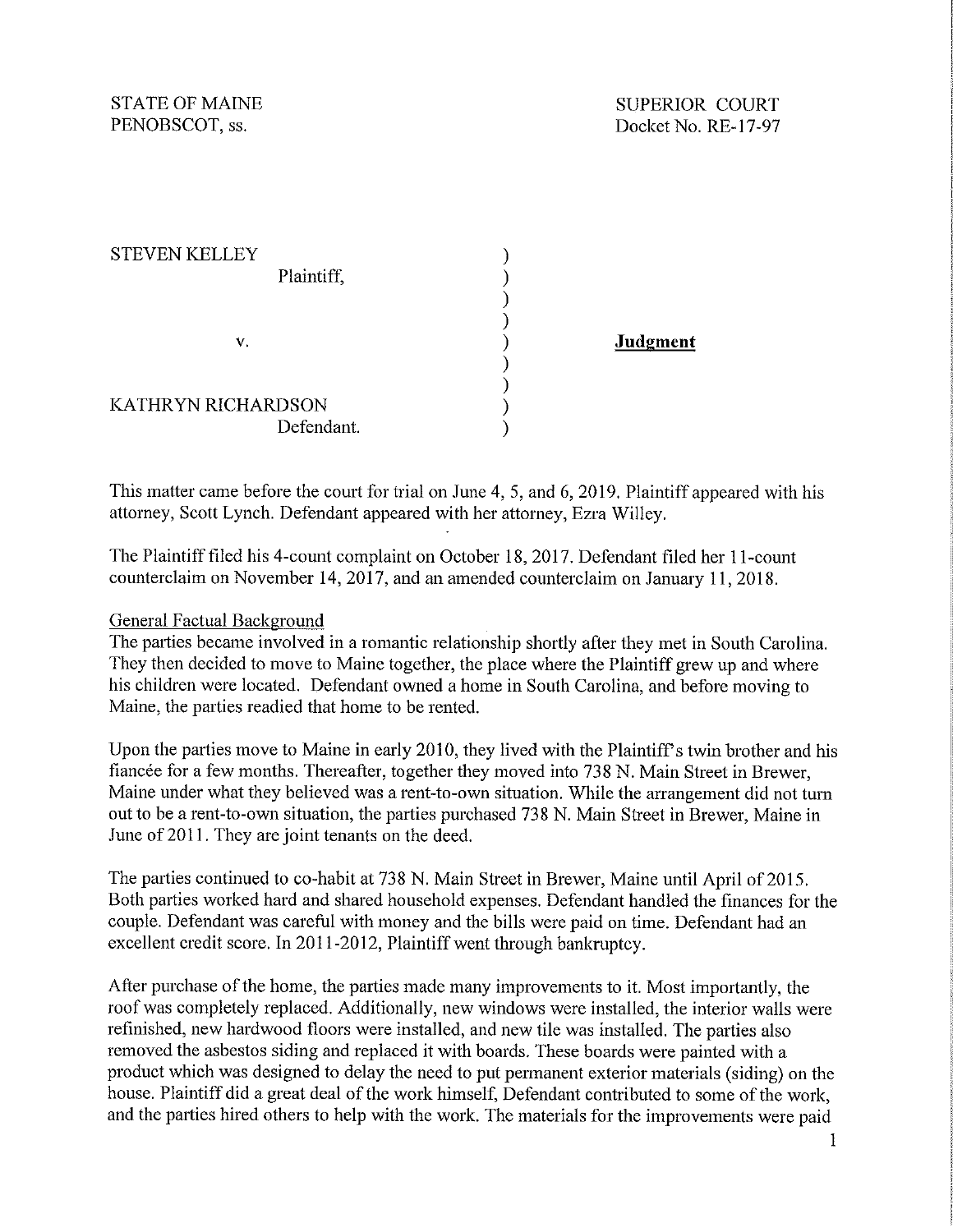in a general way through the earnings of both parties. While some of the work may need to be redone, these improvements were made.

Plaintiff was a floor installer by trade and Defendant was a waitress. They both had success in their jobs. In fact, Plaintiff was so successful in his work that after working for another company, he struck out on his own and did business as "Kelley Flooring." After a couple of years, his work had increased to such a degree that he needed help with the administrative aspects of the business. Defendant stepped into this role, and demonstrated skill with the administration.

Apparently, "Kelley Flooring" did not keep traditional books, such as a ledger of income and expenses (Accounts/Payable and Accounts/Receivable). This failure to keep traditional books has made it more difficult for the parties to recreate their history and makes it more difficult for the Court to be as precise as it might like. The Court cannot emphasize enough the difficulties this case presents with the commingling of the monies earned by each party, the personal expenses paid from a variety of accounts, the business expenses paid from a variety of accounts, and the general lack of an organized bookkeeping system. It appears that neither party drew a paycheck or wages from "Kelley Flooring," nor were there identified distributions from the business. Finally, the ownership of"Kelley Flooring" changing over the period of time in question further complicates the analysis.

The parties wished to develop the "Kelley Flooring" business. In particular, they hoped to open a "storefront" which would be a show room for floor coverings. In connection with this effort, on September 19, 2013, Plaintiff sold "Kelley Flooring" to the Defendant for \$1.00. Kelley Flooring rented a building at 46 Center Street in Brewer, Maine, and began to make leasehold improvements. The first floor, which was intended to be used for the Kelley Flooring store, was gutted. Before December 31, 2013, \$8,000 to \$10,000 was spent to improve the building on Center Street to create the "Kelley Flooring" showroom.

At some point, the parties learned the Center Street building was in foreclosure, and plans were made to purchase the building. While purchasing the building was, at least in part, an attempt not to lose the value of the leasehold improvements, because of his poor credit, Mr. Kelley could not take advantage of this opportunity. On December 31, 2013, Defendant became the record owner of the Center Street real estate. In connection with the purchase, Plaintiff became a "guarantor" of the loan and he provided his interest in the N. Main Street home as surety for the loan.

The first floor of the Center Street building was never finished and "Kelley Flooring" never created the show room. It does not appear that any substantial money was spent in renovating or upkeeping the Center Street property between December 31, 2013 and April 2015.

There are three apartments at the Center Street location, two on the 2<sup>nd</sup> floor and one on the third floor. It appears that at least the two apartments on the  $2<sup>nd</sup>$  floor have generally been rented. In 2015, the rents were sufficient to cover the payment of the mortgage, insurance, and taxes. However, in 2014, 2016, and 2017 the rents have not been sufficient to cover the mortgage, insurance, and taxes.

On April 14, 2014, the parties signed a Partnership Agreement. The Agreement was drafted by the Defendant, after finding an example on-line. The Partnership Agreement was to be known as "Kelley Flooring". There appears to have been no change in the operation of Kelley Flooring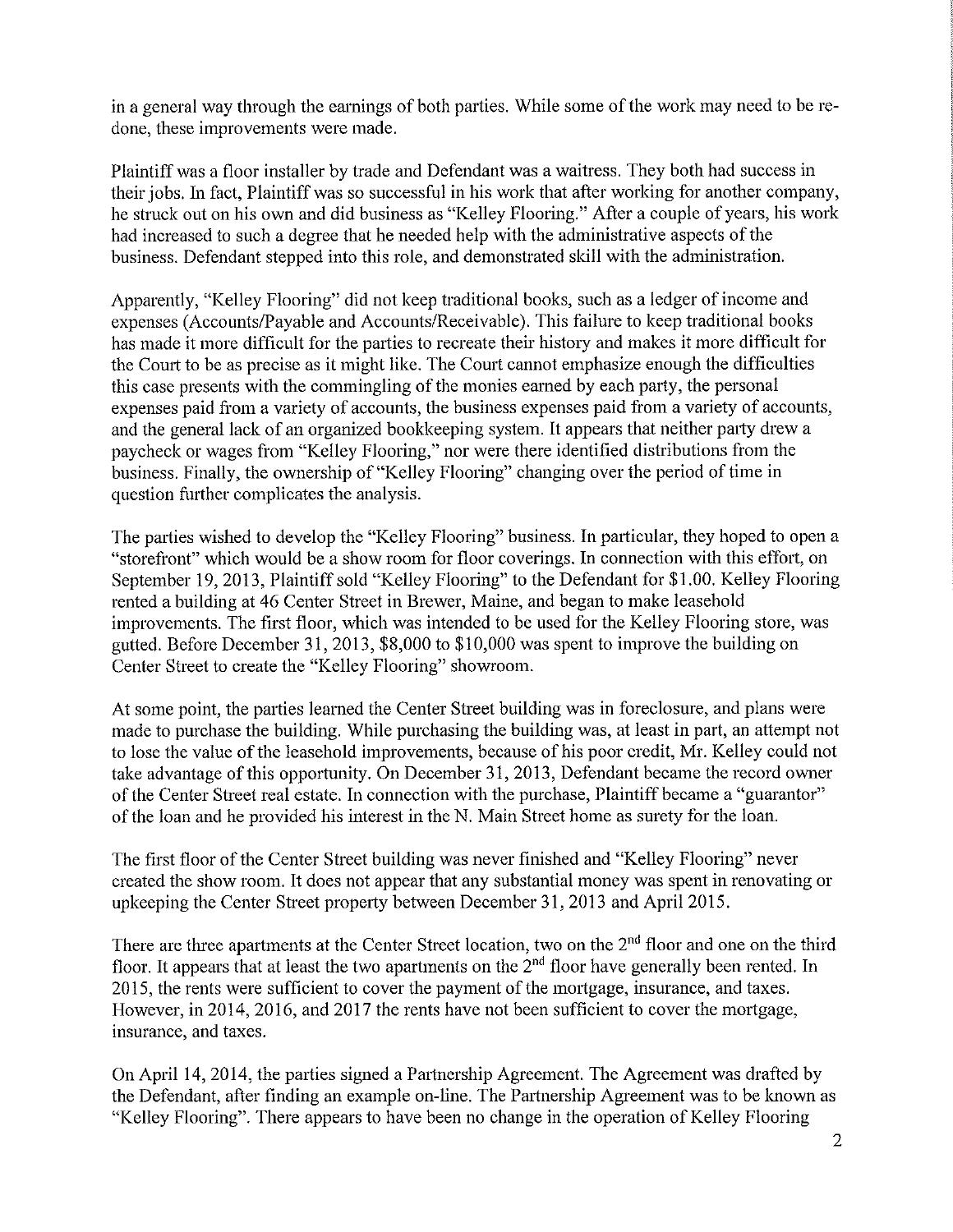from when Defendant began keeping the books through the time the Plaintiff left the relationship in April of 2015. Thus, before the business was sold by the Plaintiff to the Defendant on September 19, 2013, between September 19, 2013 and April 14, 2014 when the Partnership Agreement was signed, and between April 14, 2014 and April of 2015, things remained the same: Plaintiff continued to do installation work along with his crews and Defendant continued to perform the administrative work.

In late March, 2015, Plaintiff was admitted to a short-term substance abuse rehabilitation program<sup>1</sup>. In early April, 2015, the romantic relationship ended when Plaintiff left the N. Main Street home. Between April, 2015 and June, 2015, "Kelley Flooring" operated in a confusing manner. Plaintiff did some installations and Defendant did some administrative work, but it was not coordinated. "Kelley Flooring" effectively ended on June 25, 2015.

On March 16, 2016, Mr. Kelley filed a Complaint for Recovery of Personal Property. On April 14, 2016, Ms. Richardson filed a Complaint from Protection from Abuse. Ultimately these cases were resolved through the issuance of a Protection from Abuse Order by agreement and without findings, but with an order that certain personal property of Mr. Kelley be given to him and that other personal property of Mr. Kelley would remain with Ms. Richardson "for the time being." The Complaint for Return of Personal Property was dismissed in connection with the Amended PFA Order.

Eric Clifford and Timothy Kelley picked up some of Plaintiff's personal property from the Defendant, but they did not retrieve the larger items. In April, 2016, Defendant filed a document with the Court stating that she had made Mr. Kelley's personal property available for pick-up, but that Mr. Kelley's agents only retrieved a few personal items.

# **Analysis**

The Court will analyze each claim in turn.

# Complaint Count I - Partition

A. 738 N. Main Street – this property is owned by the parties jointly, and the parties agree the property should be sold. Therefore, it is ordered that the property be sold in a commercially reasonable manner. The parties, through their attorneys, shall agree upon a broker to list the property. If the parties cannot agree, Mike Rair, Esq., if he is willing, shall select a broker. The parties shall follow the advice of that broker as to listing price, any price reductions, and the selling price.

The parties do not agree about the distribution of the proceeds. The main disputes relate to: (i) the down payment, (ii) each party's contributions to the house, and (iii)

<sup>&</sup>lt;sup>1</sup> The Court took the admission of Defendant's Exhibit #65 under advisement, and has decided to admit the exhibit. Plaintiff shared this medical record with the Defendant, and Plaintiff left it behind when he left the parties' **residence.**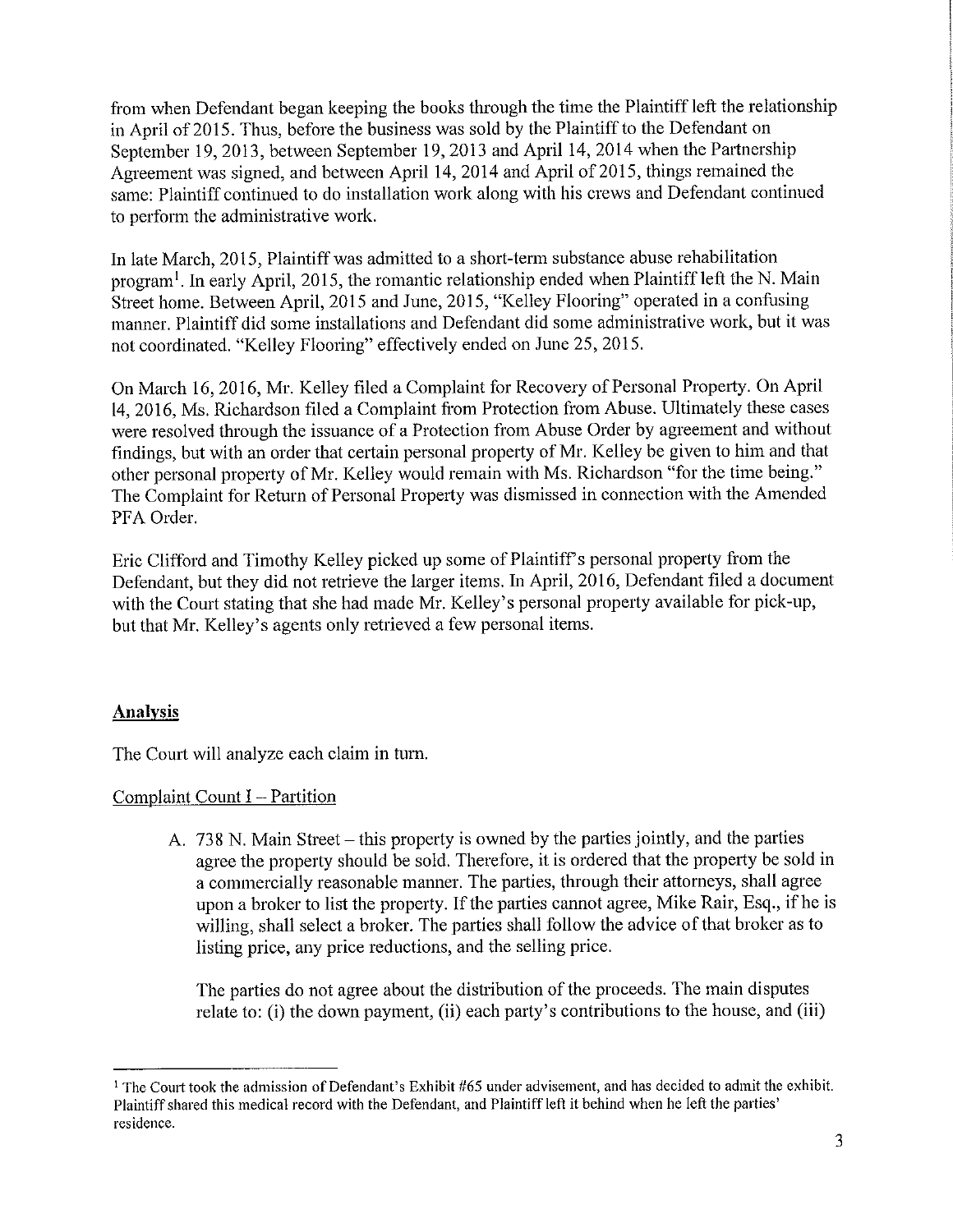Defendant's payment of the mortgage, taxes, insurance, and utilities for the home after Plaintiff's departure in April of 2015.

- (i) One party's funds used for the down payment for the home is not a proper item to be considered in this partition. *See Libby v. Lorraine,* 430 A.2d 37 (Me. 1981); *Boulette v. Boulette,* 627 A.2d 1017, 1018 (Me. 1993) ("Contributions of the parties to the property prior to the joint tenancy, however, are not equities growing out of the joint tenancy relationship. To allow the consideration of contributions preceding the joint tenancy would defeat joint ownership.");
- (ii) The Court finds that Plaintiff contributed more of the labor than did the Defendant in the improvements made to the home. In particular, Plaintiff replaced the roof, fixed interior walls, installed windows, installed flooring, and worked on the exterior walls. Defendant contributed to some of this work, but her labor was far less than the Plaintiff's;
- (iii) During the relationship, both parties contributed to the expenses related to 738 N. Main Street on a basis that satisfied them both at the time; and
- (iv) The Court finds that the Defendant has kept the mortgage, taxes, insurance, and utilities paid for the home since Plaintiff's departure and has spent some minor amount of money on improvements. On the other hand. Defendant has had exclusive use and possession of the home since that time. Additionally, Defendant has shared the residence with a thirdparty for close to the last two years, and this third-party has contributed to the household expenses.

After considering the factors above and balancing all the equities, the Court orders that upon sale of738 N. Main Street, after payment of the mortgage and costs of the sale, the proceeds will be divided equally by the parties.

Between now and the sale, Defendant shall continue to have exclusive possession of the home and shall keep the regular mortgage payments, insurance, taxes and utilities paid.

#### B. Center Street

The Center Street property presents the most difficult issue in this case.

Plaintiff claims that he has an ownership interest in the Center Street property, and Defendant claims that she is the sole owner of the Center Street property. Plaintiff claims he made substantial improvements to the property, and that the April 14, 2014 Partnership Agreement was an attempt to memorialize the partnership's acquisition of the building.

Plaintiff has suggested, among other things, that his being a "guarantor" and putting his  $\frac{1}{2}$  interest in the N. Main Street home at risk to secure the mortgage on the Center Street property, that his contribution of labor to renovations, that his agreement that Defendant's son should be re-paid for the down payment he loaned for the purchase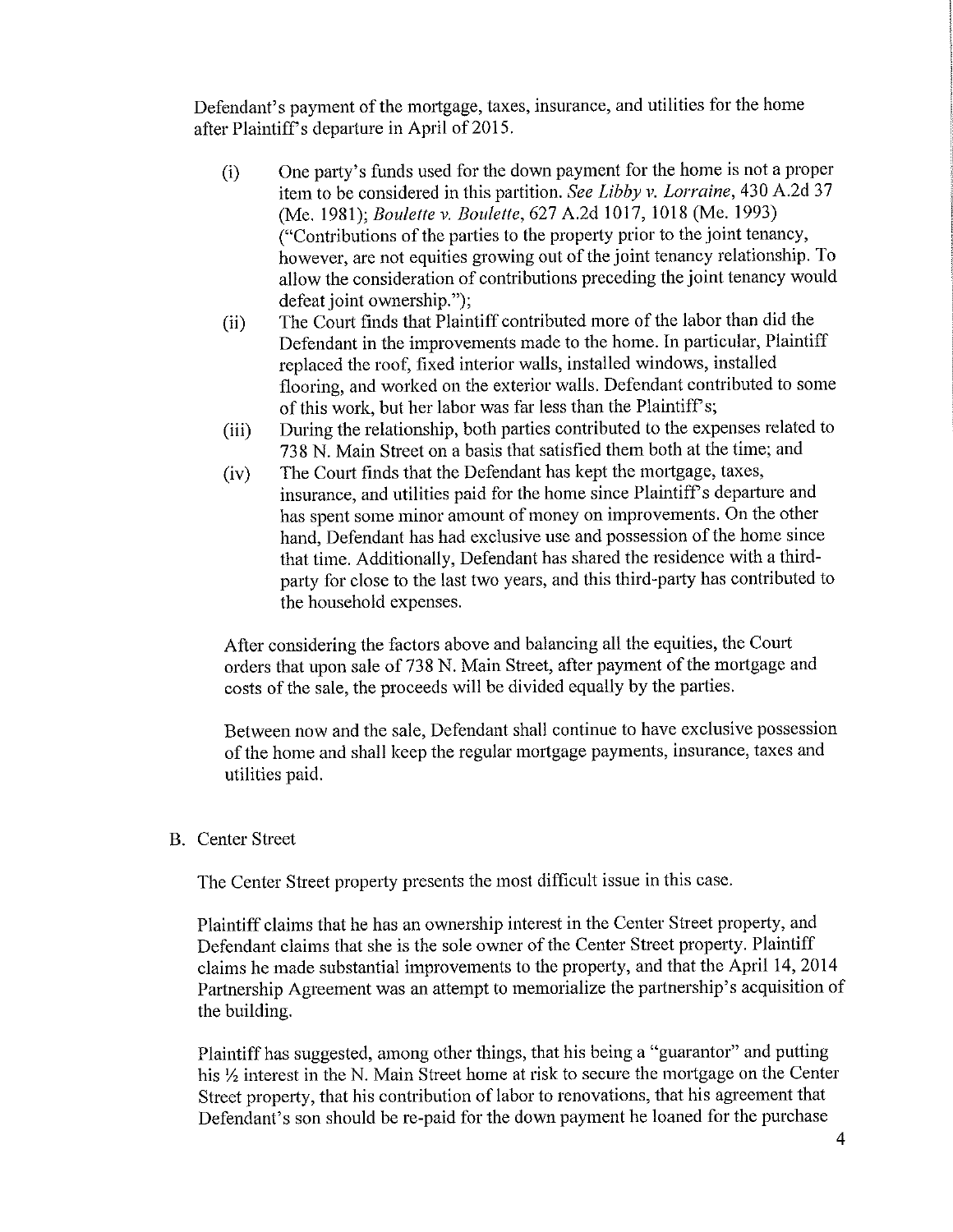of the building, and Defendant's taking a photograph of Plaintiff putting a key in the door ofthe building are all factors the Court should consider in determining that he has an ownership interest in the property.

The Court finds that the purpose of looking into the Center Street property was to find a showroom for "Kelley Flooring." All of the above considerations suggested by the Plaintiff are consistent with Plaintiff wishing to do what he could, particularly given his poor credit, to make the showroom a reality. Even the photograph is consistent with Plaintiff being proud to be advancing the "Kelley Flooring" business, a business that still contained his name ( even though he no longer owned it).

On December 31, 2013 when the building was purchased, title to the property was taken by Kathryn Richardson, and remains in that form. Importantly, title is not in the name of "Kelley Flooring", or even Kathryn Richardson, d/b/a "Kelley Flooring."

On April 14, 2014, the date of the Partnership Agreement, "Kelley Flooring" did not have a store at the Center Street property and the storefront was far from complete. The Partnership Agreement itself listed the "Kelley Flooring" business address as 738 N. Main Street in Brewer, Maine.

Finally, during his testimony when asked about his concern that the Center Street property was not in his name, Mr. Kelley stated, among other things that "I wanted it **back.**2" This suggests Mr. Kelley wanted back what he owned in September of 2013 when he sold Kelley Flooring to Ms. Richardson. When Mr. Kelley sold his interest in "Kelley Flooring" in September of 2013, the Center Street building was not owned by "Kelley Flooring" or Mr. Kelley (or Ms. Richardson).

On the other hand, a careful review of Ms. Richardson's tax returns reflects that the "Kelley Flooring" business was reported on her Schedule C for years 2013 through 2015. The Center Street property was reported on Schedule E, beginning in 2014. The 2014 and 2015 Schedule C's for "Kelley Flooring" show that *'h* of the mortgage, *'h* of the taxes, *'h* of the insurance and perhaps some utility payments for the Center Street property were listed as expenses for "Kelley Flooring.<sup>3</sup>" The Court has carefully considered whether this tax return information accurately evidences ownership by "Kelley Flooring" of the Center Street real estate, and has concluded that it does not. Simply by reporting something on a tax return does not make it so.

 $2$  Kelley: "I signed over the company and all of this. But with the company and everything, I wanted it back. You know, because things were going sour and I asked several times to give it back. Let's just go to the bank and she said **no."** 

<sup>&</sup>lt;sup>3</sup> The Court made this determination by comparing the Schedules to Ms. Richardson's 2014, 2015, and 2016 tax returns. Beginning in 2016, Ms. Richardson no longer included a schedule for "Kelley Flooring"' and the expenses on the Schedule E for the Center Street property approximately doubled. For example, the mortgage expense for "Kelley Flooring" in 2014 was \$3,404.00, and the m01tgage expense for Center Street on the Schedule E was \$3,404.00. In 2016, when "Kelley Flooring" was no longer part of Ms. Richardson's tax return, the mortgage expense for the Center Street property was listed as \$6,421.00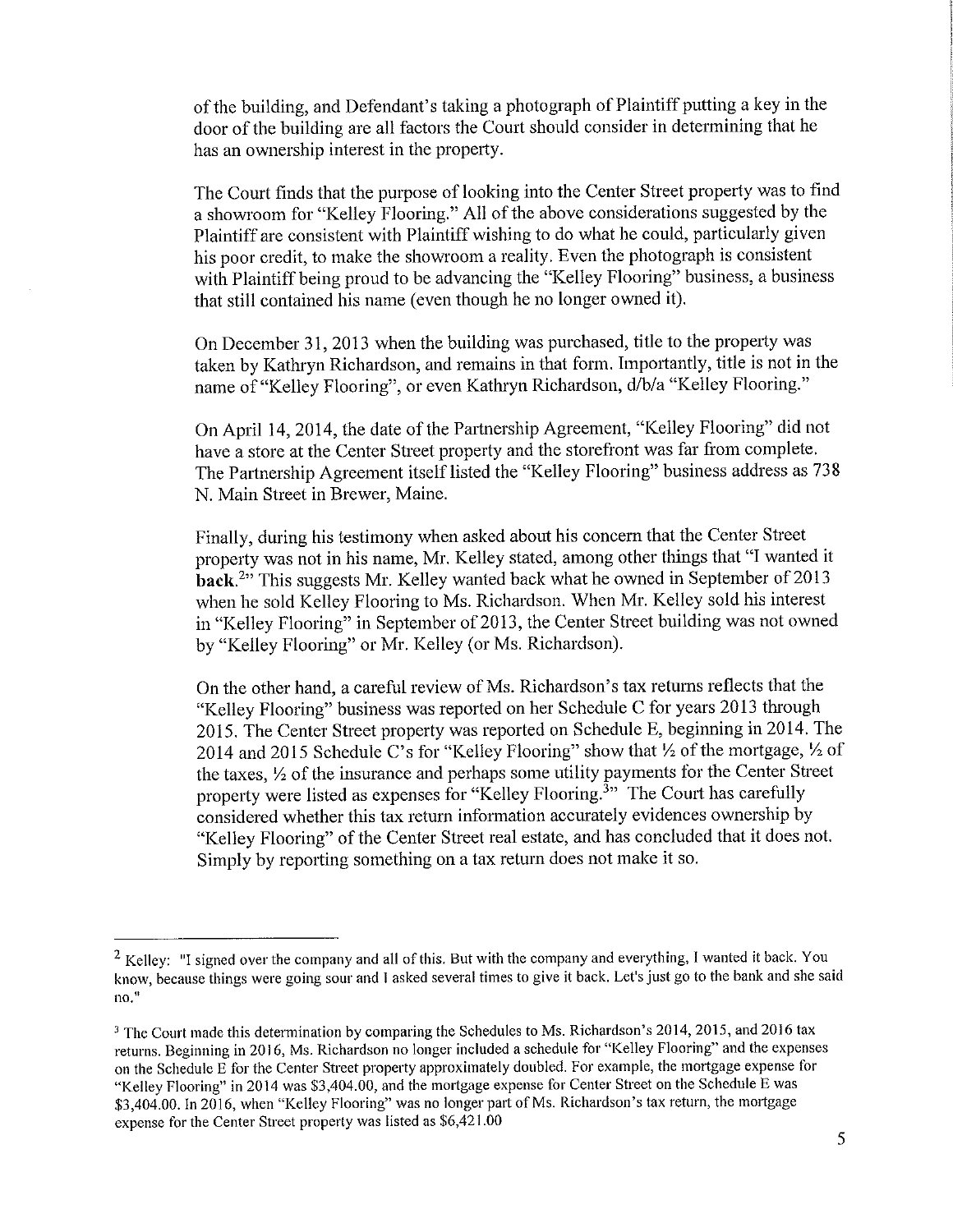The Court does not find that Mr. Kelley made substantial improvements to the Center Street property in reliance on a promise that the property would be conveyed to him: the substantial improvements were made before the Defendant owned the Center Street property and the court does not find that Defendant promised to convey any interest in the Center Street property to the Plaintiff or that Plaintiff performed any work on the property in reliance on any such promise. *See Tozier v. Tozier,* 437 A. 2d 645 (Me. 1981) (promisee made substantial improvements to land in reliance on promise that the land would be conveyed to him). The Court does not find that, by her actions, Ms. Richardson impliedly promised to convey the Center Street property to Mr. Kelley. And, despite other evidence, while the Court finds that the April 14, 2014 Partnership Agreement conveyed 49% of the interest of "Kelley Flooring" to the Plaintiff, the Court is not satisfied that "Kelley Flooring" owned the Center Street property or that the Partnership Agreement conveyed or intended to convey the Center Street property to the Partnership (or to Mr. Kelley).

Plaintiff has the burden to establish an ownership interest in the Center Street property, and the Court finds that he has not met his burden. Therefore, the Center Street property is not subject to partition.

### Count II - the Breach of Contract

This claim was withdrawn by the Plaintiff.

### Count  $III - Unjust Enrichment$

In his Complaint, Plaintiff alleged: "( d]uring the period of the parties' cohabitation, Plaintiff made payments, incurred expenses and spent monies in furthererance of the parties' joint enterprise/businesses as detailed above, from which Defendant knowingly benefited to the detriment of the Plaintiff, with respect to which Defendant has failed or refused to repay or to confer any return benefit to Plaintiff despite due demand therefor, as to which the Defendant's retention of such benefits would be inequitable and unjust."

A claim for unjust enrichment requires that the plaintiff establish: (a) that he conferred a benefit on the defendant; (b) that the defendant had appreciation or knowledge of the benefit; and (c) the defendant accepted or retained the benefit under circumstances that make it inequitable for the defendant to retain the benefit without payment of its value *Maine Eye Car Assoc. v. Gorman*, 2008 ME 36, 117, 942 A.2d 707.

Unjust enrichment describes recovery for the value of the benefit retained when there is no contractual relationship, but when, on the grounds of fairness and justice, the law compels performance of a legal and moral duty to pay." *Aladdin Elec. Assoc. v. Town ofOOB,* 645 A.2d 1142, 1145 (Me. 1994).

During the parties' relationship, the bulk of the funds to improve the Center Street property were spent in the fall of 2013, before Defendant acquired the Center Street property and at a time when Defendant owned 100% of"Kelley Flooring." The materials for renovations were primarily purchased with a Lowe's credit card. Ms.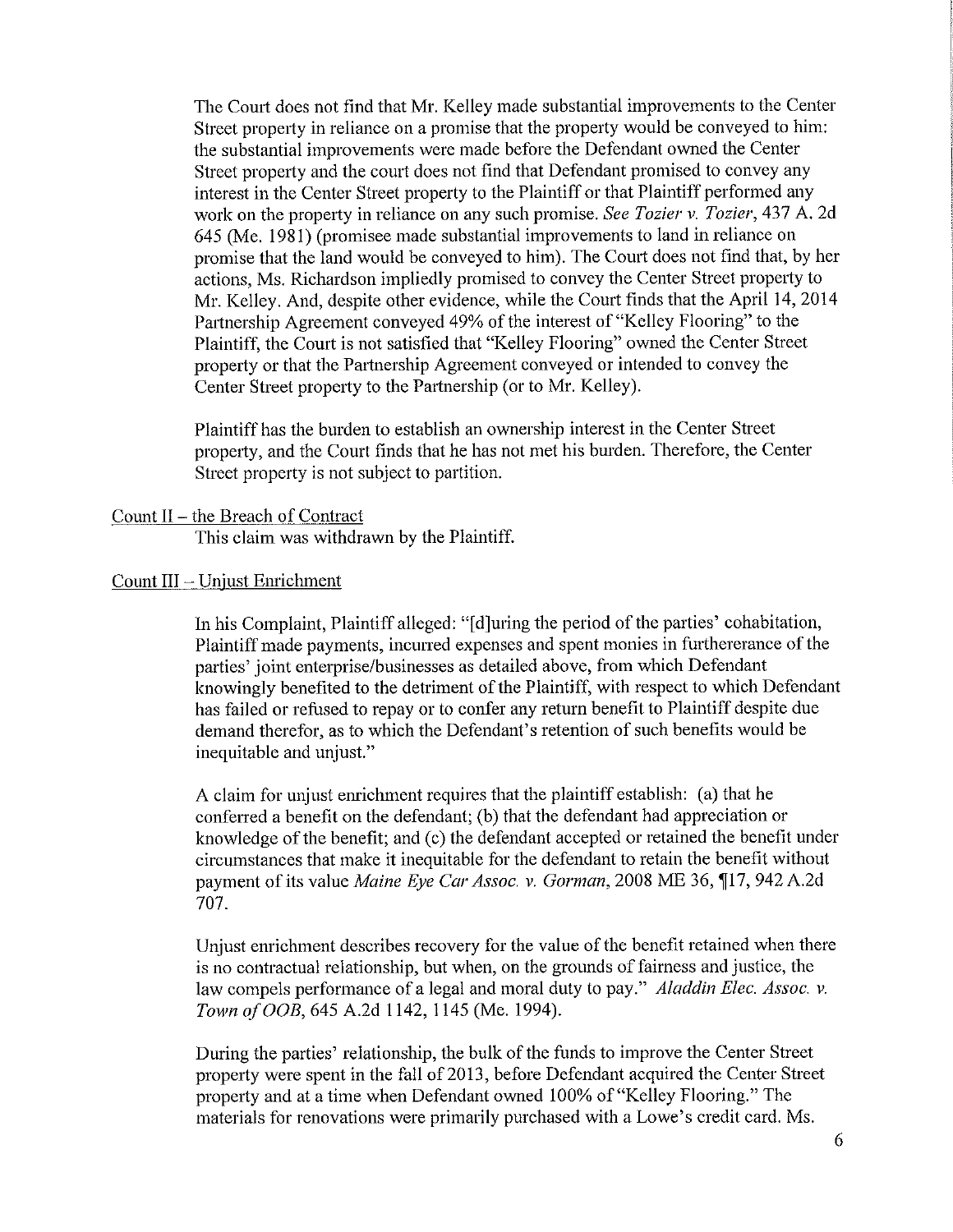Richardson's son paid the credit card balance to enable his mother to secure a loan for the Center Street property (and Ms. Richardson owes her son \$30,000 for his efforts to help her be in a position to purchase the building). Because the materials were primarily paid in this way, and Ms. Richardson owes the money to her son, the Court does not find that Mr. Kelley personally contributed in any significant way to the purchase of the materials.

The labor for the work to create a showroom for "Kelley Flooring" was performed by "Kelley Flooring" workers, including the Plaintiff. Yet, Mr. Kelley was working for "Kelley Flooring" and at the time "Kelley Flooring was owned 100% by Ms. Richardson. Thus, Mr. Kelley's work on the building was part of his "contractual relationship" with "Kelley Flooring."

However, the Court is satisfied that Mr. Kelley's work for "Kelley Flooring" generated income for the Kelley-Richardson household and that income, along with Ms. Richardson's wages<sup>4</sup>, was used to pay all the bills (personal and businessrelated). Sometimes the rents collected for the Center Street property were sufficient to cover the expenses for Center Street and sometimes they were not. Given the insufficiency of the rental income, the Court finds that Mr. Kelley directly or indirectly contributed toward payments (mortgage, tax, insurance, and utility payments) on the Center Street property. Thus, the Court finds it equitable that Ms. Richardson pay Mr. Kelley \$6,000.00 on this unjust emichment claim.

Judgment is entered for Mr. Kelley in the amount of \$6,000.00 on Count III of the Complaint.

## Count IV - Return of Personal Property

The District Court has exclusive jurisdiction over an action to recover personal property. See 14 M.R.S. § 7071. This case was filed in the Superior Court. Thus, this Court has no jurisdiction over this claim at this time. The attorneys may arrange for Ms. Richardson's agreement to turn over the property to Mr. Kelley to be effectuated.

Judgment is entered for Ms. Richardson on Count IV of the Complaint.

## Counterclaim Count  $I$  – Promissory Estoppel

The Law Court has adopted the definition of promissory estoppel as set forth in the Restatement (Second) of Contracts § 90 (1981):

A promise which the promisor should reasonably expect to induce action or forbearance on the part of the promisee or a third person and which does induce such action or forbearance is binding if injustice can be avoided only by enforcement of the promise. The remedy granted for breach may be limited as justice requires.

<sup>4</sup>During 2014, Ms. Richardson earned \$34,934.00 gross from the Coach House Restaurant. These funds were also contributed to the Kelley-Richardson household.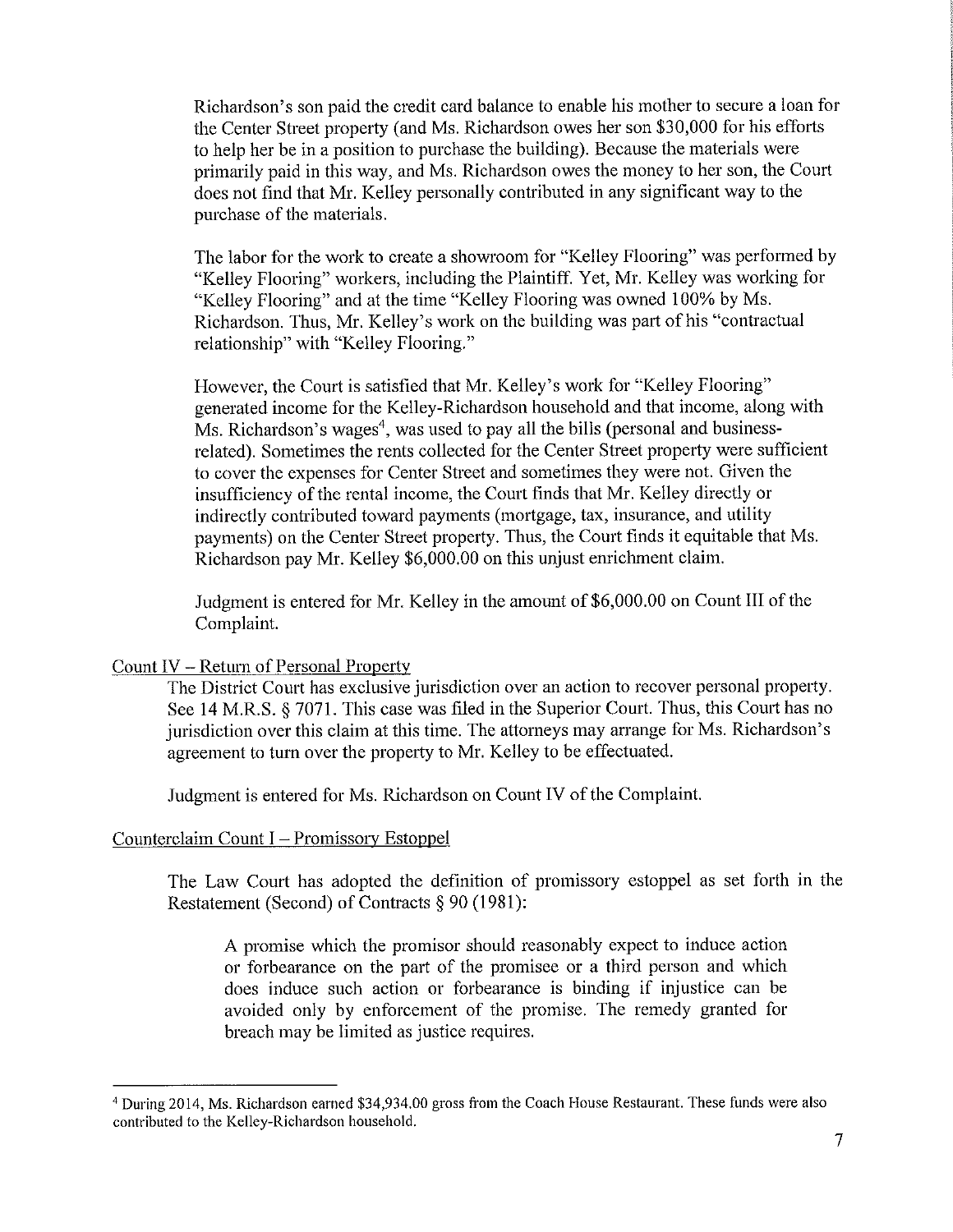*Bracale v. Gibbs, 2007 ME 7, 14, 914 A.2d 1112 (quoting Restatement (Second) of* Contracts § 90); *see also Chapman v. Bomann,* 381 A.2d 1123, 1127 (Me. 1978) (adopting § 90 of the Restatement (Second) as the law of Maine). A "promise" is "a manifestation of intention to act or refrain from acting in a specified way, so made as to justify a promisee in understanding that a commitment has been made." *Harvey v. Dow*, 2008 ME 192,  $\P$  18, 962 A.2d 322 (quoting Restatement (Second) of Contracts  $\S$  2(1)).

In her Counterclaim, Ms. Richardson alleged that Mr. Kelley promised: "repayment of funds improperly taken from the parties' business, as well as repayment of debts and lost profits incurred as a result of his addiction fueled actions." Ms. Richardson also testified that when he left, Mr. Kelley promised to pay his *Yz* of the debt. Finally, Ms. Richardson testified that Mr. Kelley promised to repay her for loans she made to him to buy a van (in 2010), for legal fees for his divorce and bankruptcy, and moving costs.

Taking the last claims first, these claims were not alleged in count I of the counterclaim. The van, legal fees, and moving costs are not related to "funds improperly taken from the parties' business." For that reason alone, the Court would not make an award based on these items. Moreover, Ms. Richardson has not established that Mr. Kelley made any promises to repay Ms. Richardson for the van, moving costs<sup>5</sup>, or legal fees. Unlike other agreements between the parties, no writings memorialize these alleged promises. Moreover, at the times these expenses were incurred, the parties were living together and were attempting to build a life together. Given that Mr. Kelley owned "Kelley Flooring" at the time the legal fees were incurred, the Court finds that the proceeds from "Kelley Flooring" contributed toward these payments – either directly or indirectly.

While Mr. Kelley may have made some promises to repay funds to the business, including the Credit Union loan, the Court is not satisfied that Ms. Richardson has established that any such promise induced any action or forbearance on her part. Ms. Richardson did not articulate any action or forbearance on her part. To recover under a theory of promissory estoppel not only must the promises be established, but the party seeking relief must also establish her reliance on the promises to her detriment. To the extent any promises to repay were made at the end of the relationship, the opportunity for action or forbearance on the part of Ms. Richardson had passed. The promises are uncertain, the inducement of action or forbearance is uncertain; and even if the first two elements were proven, Ms. Richardson has not met her burden of proof regarding damages $^6$ .

Finally, with respect to Mr. Kelley's late March 2015 agreement to work with Ms. Richardson in the business, Ms. Richardson has not established any action or forbearance on her pati. While Ms. Richardson continued to try to make a "go" of the business, it was not possible once the personal relationship between Ms. Richardson and Mr. Kelley ended.

Therefore, Judgment is entered for Mr. Kelley on Count I of the Counterclaim.

<sup>&</sup>lt;sup>5</sup> As an aside, it appears that Mr. Kelley moved very little from South Carolina to Maine.

<sup>&</sup>lt;sup>6</sup> The Court is not satisfied that Ms. Richardson has proven by a preponderance of the evidence that Mr. Kelley spent \$32,000.00 (Plaintiff's estimate) from "Kelley Flooring" on illegal drugs. There is no forensic accounting and the Court just does not find the estimate sufficiently reliable to base a judgment on it.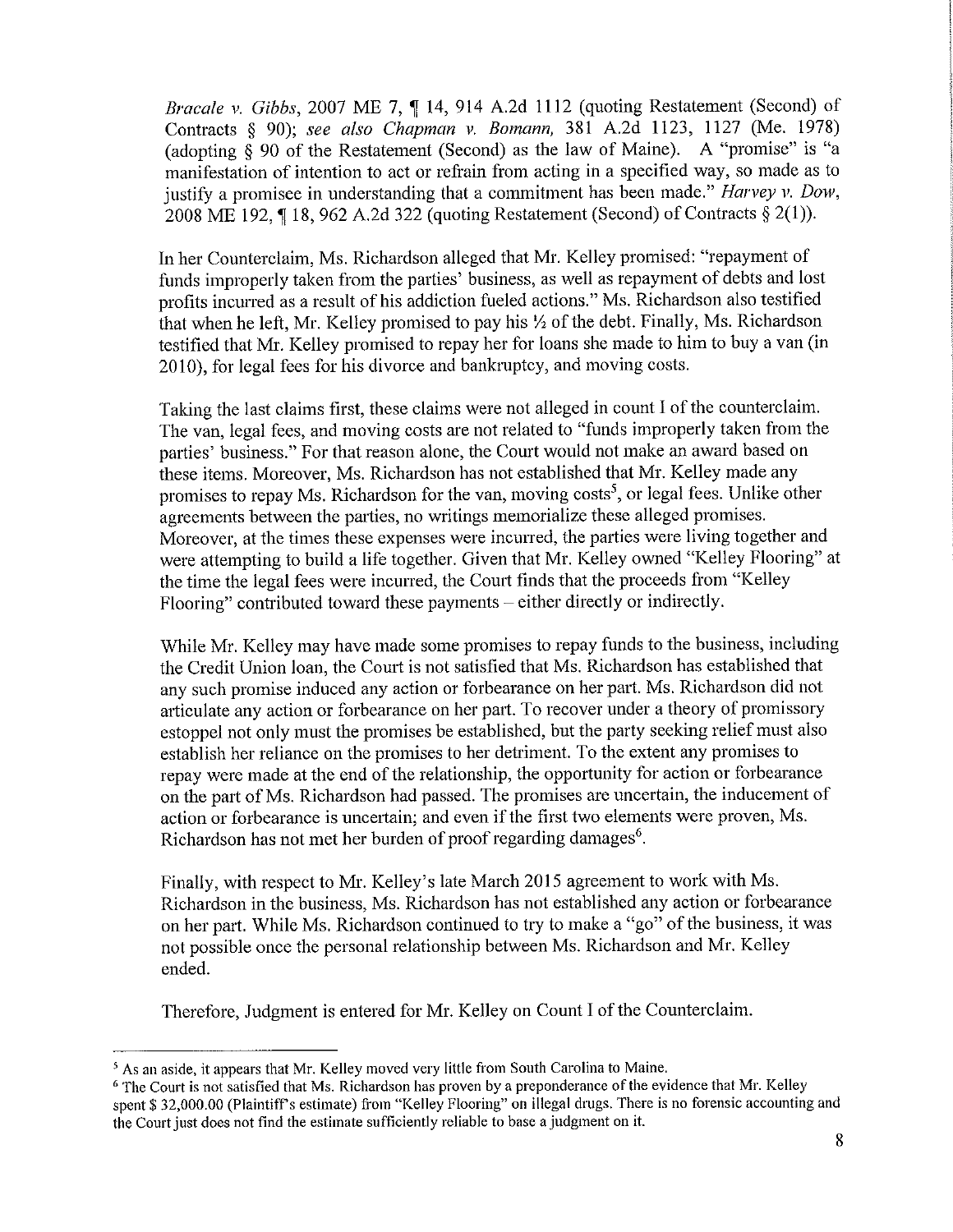## Counterclaim Count II – Negligent Infliction of Emotional Distress

In her Counterclaim, Ms. Richardson alleged, among other things, that Mr. Kelley "negligently acted against Plaintiff, ... and failed to use the standard of care that a business partner should have followed under those circumstances ... " The Counterclaim continues: "Defendant violated the appropriate standards of care when dealing and interacting with, his domestic partner, Plaintiff..."

With respect to the NIED claim, the plaintiff must establish that:

- 1) the defendant( $s$ ) owed a duty to the plaintiff;
- 2) the defendant(s) breached that duty;
- 3) the plaintiff was harmed (severe emotional distress); and
- 4) the breach caused the plaintiff's harm.

*Curtis v. Porter*, 2001 ME 158,  $\P$  18-20, 784 A.2d 18. In *Curtis*, the court noted that plaintiffs face significant hurdles in establishing the requisite duty, "in great part because the determination of duty in these circumstances is not generated by traditional concepts of foreseeability. Although each person has a duty to act reasonably to avoid causing physical harm to others, there is no analogous general duty to avoid negligently causing emotional harm to others." *Id.* 

The Law Court has recognized a duty to avoid causing others emotional harm only in "very limited circumstances" where either there is a bystander liability claim, or "in circumstances in which a special relationship exists between the actor and the person emotionally harmed." *Curtis*, 2001 ME 158,  $\P\P$  19, 784 A.2d 18 (a NIED claim may also lie where the actor has committed another tort, but the NIED claim based on another tort is subsumed within the other tort).

Plaintiff has not provided the Court with any citation for the proposition that "domestic partners" or "business partners" have the type of special relationship that would impose a duty on one to avoid emotional harm to the other. Moreover, this Court has not found any Maine case supporting the proposition that "domestic partners" or "business partners" owe a tort duty to the other "domestic partner" or "business partner" to avoid emotional harm<sup>7</sup>

 $<sup>7</sup>$  The only types of relationships that the Law Court has found to satisfy the duty element of NIED are: a</sup> physician-patient relationship; a hospital's relationship to the family of a deceased; a psychotherapistpatient relationship; and a relationship between a custodial parent and her child. *See B1yan v. Watchtower Bible & Tract Soc'y of N.Y., Inc., 1999 ME 144,* 131, 738 A.2d 839; *Steadman v. Pagels, 2015 ME 122,* , 27, 125 A.3d 713. The Law Comt has declined to recognize a "special relationship" for purposes of NIED in the following circumstances: the relationship between churches and its members; the fiduciary relationship of a foreclosing mortgagee, personal representative, or sole owner of real estate; and the relationship between a customer and pizza delivery person. *See Watchtower Bible*, 1999 ME 144, 131, 738 A.2d 839; *Oceanic Inn, Inc. v. Sloan's Cove*, 2016 ME 34, ¶ 24, 133 A.3d 1021; *Curtis*, 2001 ME 158,121, 784A.2d 18.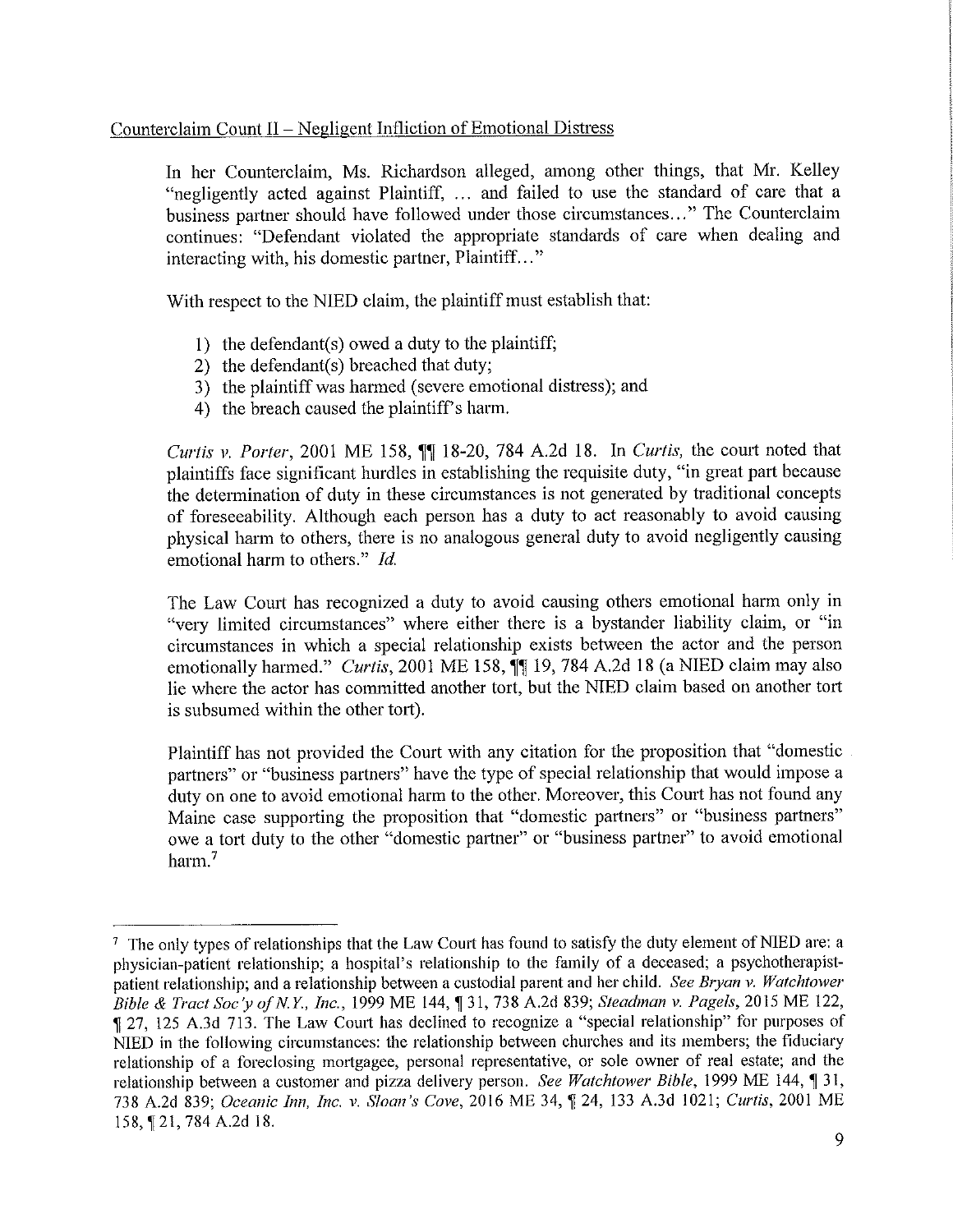The Court enters Judgment for Mr. Kelley on Count II of the Counterclaim.

# Counterclaim Count III - Fraud

This Count was withdrawn by the Defendant/Counterclaim Plaintiff.

# Counterclaim Count IV - Fraudulent Misrepresentation

This Count withdrawn by the Defendant/Counterclaim Plaintiff.

# Counterclaim Count V - Unjust Enrichment

In her Counterclaim, Ms. Richardson alleged that: "[D]efendant, through his actions, encouraged Plaintiff to take certain actions and provide certain monies, that benefitted the Defendant through increased income to him, but decease in funds for the operation of the business, including lost profits and incurring debts; Plaintiff relied on the promises of the Defendant." The Counterclaim continues: "The Defendant took certain tools and equipment of the business as well as personal tools of the Plaintiff, without permission... "

As noted above, a claim for unjust enrichment requires that the plaintiff establish: (a) that she conferred a benefit on the defendant; (b) that the defendant had appreciation or knowledge of the benefit; and (c) the defendant accepted or retained the benefit under circumstances that make it inequitable for the defendant to retain the benefit without payment of its value. *Maine Eye Car Assoc. v. Gorman,* 2008 ME 36. Further unjust enrichment is a theory of recovery only when there is no contract or quasi-contractual relationship. *Aladdin Elec. Assoc. v. Town of OOB*, 1994 Me Lexis 172.

One of Ms. Richardson's arguments that runs through many of the counts of the Counterclaim is that Mr. Kelley used money from "Kelley Flooring" to buy illegal drugs. The Court accepts Ms. Richardson's testimony that Mr. Kelley struggled with a substance abuse issue. The Court finds that the substance abuse issue became progressively worse over time. The Court further accepts Ms. Richardson's testimony that Mr. Kelley's substance abuse issues kept him from contributing the same amount of labor and expertise to the "Kelley Flooring" business toward the end of the relationship that he had earlier. Mr. Kelley's contributions may also have decreased due to physical issues (back and knee), which appear to have contributed to the substance abuse issues. However, given Sonny Shaw's testimony and the gross income of "Kelley Flooring" in 2015<sup>8</sup>, the Court does not accept Ms. Richardson's testimony with respect to the extent of the impact that substances had on Mr. Kelley's work or the length of time over which the impact occurred.

While the Court is satisfied that Mr. Kelley may have used some money generated by "Kelley Flooring" (which appears to have been his only source of funds for personal

<sup>&</sup>lt;sup>8</sup> The Court's review of the tax records indicates gross receipts of \$142,880 for the 12 months of 2014  $(11,905/month)$  and gross receipts of \$78,284 for the first 4 months of 2015 (\$19,571/month). While this is only **the Court's review, unassisted by a forensic expet1, there does not appear to be a drop in the work being**  done/proceeds being brought in. Additionally, the wages in 2014 were \$43,344 and line 37 was \$\$7,000. The wages in 2015 were \$2878 and line 37 was 0.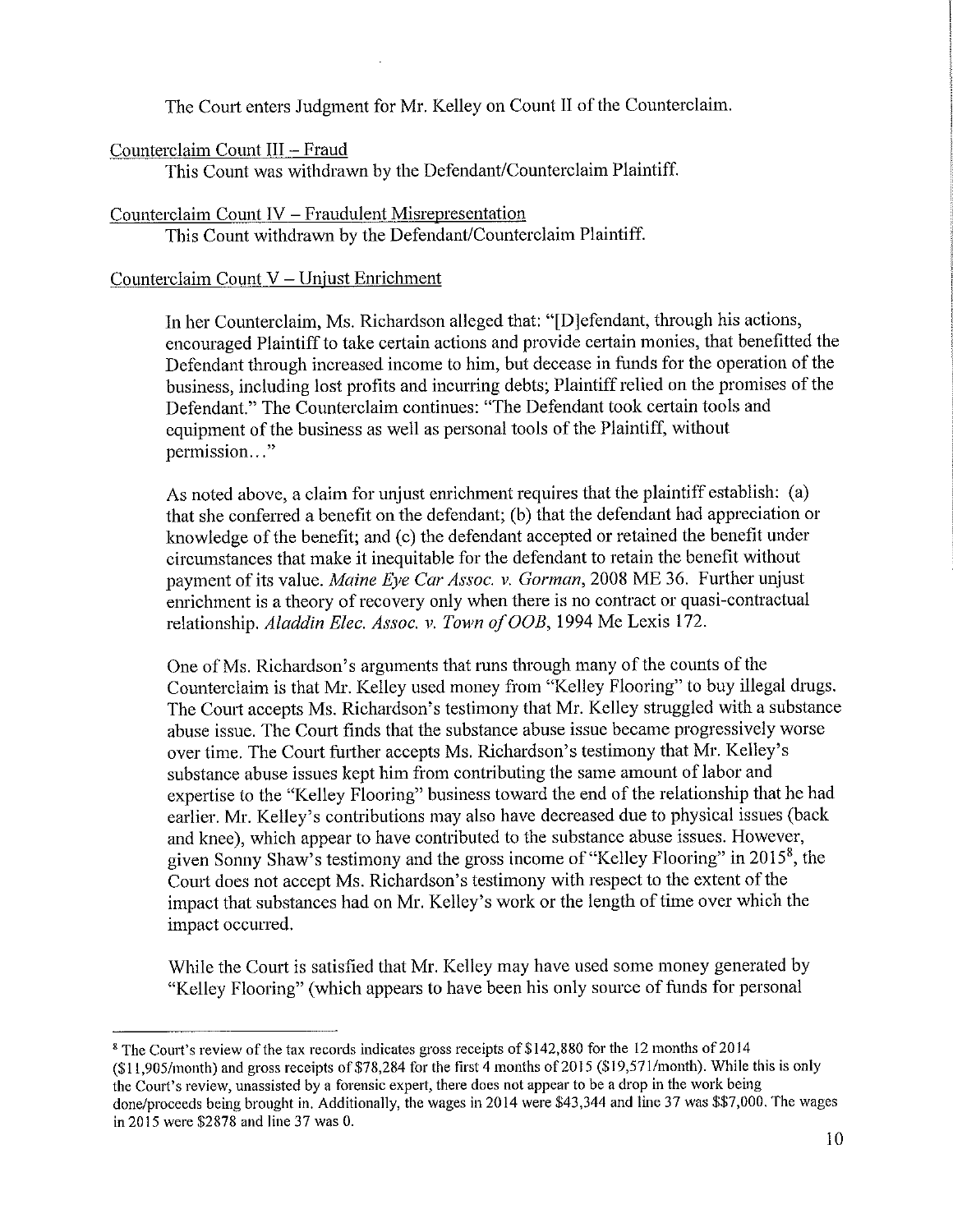expenses) for substances, this finding does not establish a claim for unjust emichment with respect to the business funds or tools. Unjust enrichment is a claim where there is no contractual or quasi-contractual relationship. *Paffhausen v. Balano*, 1998 ME 47, 16. With respect to the decrease in business funds or the taking of business tools, the Court does not find that Ms. Richardson "conferred" a benefit on Mr. Kelley outside the contractual relationship.

With respect to her personal tools, even if it could be said that Ms. Richardson "conferred" a benefit on Mr. Kelley when Mr. Kelley took Ms. Richardson's personal tools, damages must be based on the "value of what was inequitably retained." *Id.* 17. Ms. Richardson claimed that the "replacement value" of the personal tools was \$945.50. While damages need not be proven to a mathematical certainty, neither may they be based on guesswork or speculation. *Morissette* v. *Somes,* 2001 ME 152 **,i** 11, *Carter* v. *Williams, 2002 ME 50* **| |** 9-11. There is no evidence in the record of the "value" of the "inequitably retained" tools, and thus Ms. Richardson has not met her burden of proof on this claim.

Thus, Court enters Judgment for Mr. Kelley on Count V of the Counterclaim.

## Counterclaim Count VI- Negligent Interference with Contractual Obligation

In her Counterclaim, Ms. Richardson alleged that: "[d]ue to the Defendant's actions, Plaintiff was required to close the business and dissolve the partnership, which resulted in lost profits, loss of good will, as well as business expansion and growth."

To establish a case for tortious interference with existing and prospective advantageous economic relations ("tortious interference"), the plaintiff must show:

- 1. that a valid contract or prospective economic advantage existed;
- 2. that defendant interfered with that contract or advantage through fraud or intimidation; and
- 3. that such interference proximately caused damages.

*Currie v. Indus. Sec., Inc., 2007 ME 12,* 131, 915 A.2d 400.

During closing argument, Ms. Richardson argued that this count related to the taking of business tools. The Court is not satisfied that the taking of tools constitutes the negligent interference with a contractual obligation. Moreover, while Ms. Richardson has established that "Kelley Flooring" had contracts with various entities, she has not established that Mr. Kelley interfered with such contract(s) through fraud or intimidation. At best, Mr. Kelley simply ceased working for "Kelley Flooring" and the business could not continue without him. The Court enters Judgment for Mr. Kelley on this count.

## Counterclaim Count  $VII - Negligence$

In this Count of her Counterclaim, Ms. Richardson alleged that "Defendant negligently violated the standards of care in his duties, obligations and conduct to Plaintiff, as a business partner and or domestic partner."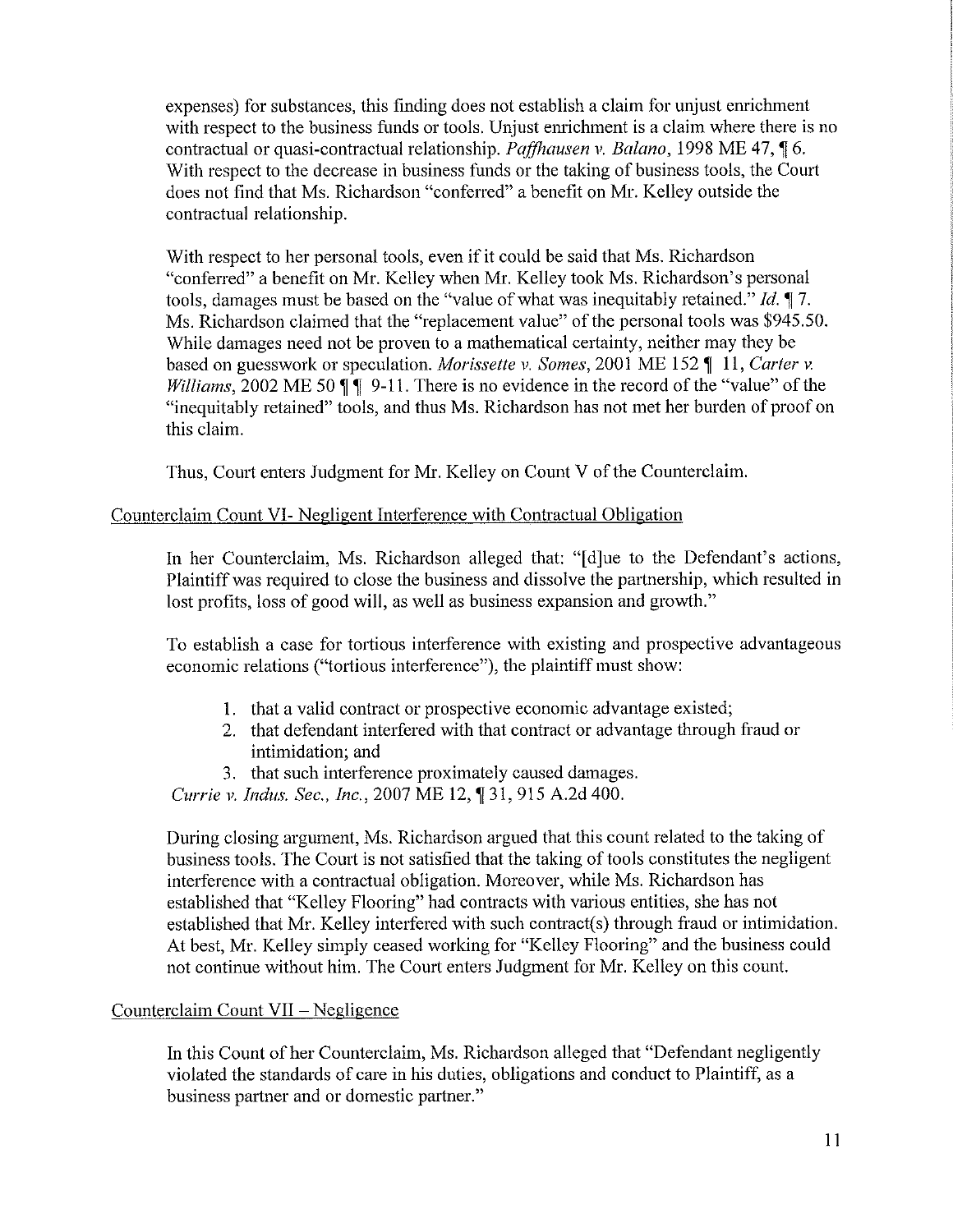The first element of a negligence claim is the existence of a duty. There is no recognized tort duty under Maine law to treat a "domestic partner" in any particular way. While those in a personal relationship with another may maintain an action of assault and battery or another tort, there is no general cause of action for negligence. Nor, is there any recognized tort duty under Maine law to treat a business partner in a particular way. Remedies between business partners are rooted in contract law. Thus, Court enters Judgment for Mr. Kelley on this count.

### Counterclaim Count VIII - Conversion

In her Counterclaim, Ms. Richardson alleged that: "Defendant enticed and induced Plaintiff to give him funds from the business which he knew he had no legal right or interest in, and made those funds his own." The Counterclaim continued: "Defendant took certain tools and, or other equipment belonging to the business, as well as taking personal tools and, or equipment from the Plaintiff."

The Law Court has explained:

To establish a claim for conversion, the plaintiff must show an invasion of the plaintiff's possession or right to possession by demonstrating  $\sqrt[n]{(1)}$  a property interest in the goods; (2) the right to their possession at the time of the alleged conversion; and (3) when the holder has acquired possession rightfully, a demand by the person entitled to possession and a refusal by the holder to surrender.

*Mitchell v. Allstate Ins. Co.,* 2011 ME 133. *See also Withers v. Hackett* 1998 ME 164 (as to the third element, a plaintiff may alternatively establish that, under the circumstances, a demand would have been useless.)

Before September 2013, Plaintiff was 100% owner of "Kelley Flooring." On September 19, 2013, Defendant became the 100% owner of"Kelley Flooring." On April 14, 2014, Plaintiff became a 49% owner of "Kelley Flooring" and Defendant became a 51 % owner of "Kelley Flooring."

Ms. Richardson alleges that Mr. Kelley took money from the business to support a drug habit, that he took business tools in connection with the parties April 2015 breakup, and that he took her personal tools.

With respect to money taken by Mr. Kelley from "Kelley Flooring," the Court is satisfied that Mr. Kelley took some money from "Kelley Flooring" to support his habit. This finding, of course, is complicated by the fact "Kelley Flooring" was Plaintiffs sole source of funds for personal expenses, and was treated as such by the parties. Ms. Richardson estimated that the amount of money taken was \$32,000.00 to support his substance abuse issue. The Court simply is not satisfied with the reliability of this estimate. The Court does not accept the method by which Ms. Richardson came to this estimate. Ms. Richardson did not present any persuasive testimony to support her estimate, nor did she present any forensic analysis. Mr. Kelley and his crew(s) traveled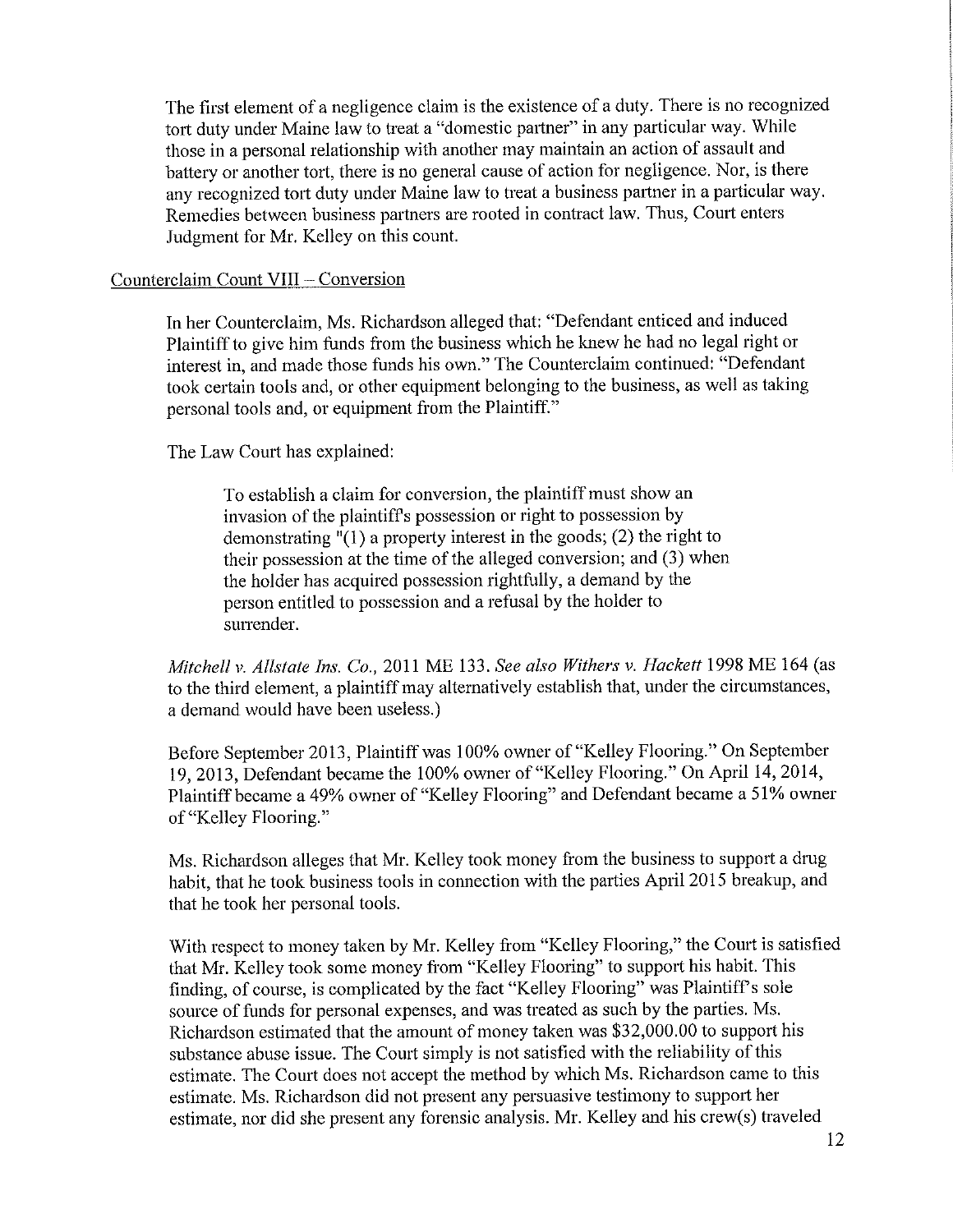for work, and the business was run rather loosely. The Court will not speculate on the amount of money taken from the business for this purpose.

The Court is satisfied that on one occasion Mr. Kelley took money from the business that was designated to cover payroll. He then was able to take a personal loan to cover this amount. The principal amount of the loan increased over time, but this is a debt of the Defendant for which he is/was responsible. The parties' paid the payments on this University Credit Union loan for some period of time, but the amount of the payments and the period of time over which the parties' made the payments as part of their joint expenses is unknown.

The Court is satisfied that Mr. Kelley kept some business tools owned by "Kelley Flooring" when he left Ms. Richardson in April of 2015. Ms. Richardson estimated that Mr. Kelley kept \$25,000.00 in business tools. The Court is not satisfied with the reliability of this estimate, nor is it known whether this figure is based on fair market value in 2015 or replacement value. Among other things, the Court has reflected on the Schedule Cs with respect to "Kelley Flooring" tools when "Kelley Flooring" was reported on Ms. Richardson's tax returns. (Moreover, while not directly on point to 2015, it should be noted that in 2010, Mr. Kelley was depreciating tools that had been purchased as far back as 1996.) It is also unclear if Ms. Richardson made the requisite demand for a conversion claim. The Court does not find that Ms. Richardson has proven the damages element of her claim.

The Court is satisfied that Mr. Kelley took some of Ms. Richardson's personal tools when he left the relationship. Ms. Richardson claimed that the "replacement value" of the personal tools was \$945.50. However, the proper measure of damages in a conversion action is the value of the property at the time of conversion. See *Doughty v. Sullivan*, 1995 Me. Lexis 147. There is no evidence of the "value" of the tools when taken. It is also unclear if Ms. Richardson made the requisite demand. Thus, Ms. Richardson has not met her burden of proof on this claim.

Mr. Kelley continued to install flooring after the parties' breakup in April of 2015. It appears that at least some of this work was in connection with "Kelley Flooring," then owned 51% by Ms. Richardson and 49% by Mr. Kelley. It appears that most of the income from these jobs was paid to "Kelley Flooring," and the payments were received by Ms. Richardson. Ms. Richardson then paid the crews and paid for certain of Mr. Kelley's expenses. The evidence suggests that Ms. Richardson received the payments for the work done by "Kelley Flooring" and she distributed the money as she saw fit. The parties seemed to operate in a dysfunctional way during the wind-up of the partnership, but to the credit of Ms. Richardson, the business did wind-up. The Court does not find acts of invasion of Ms. Richardson's property rights by Mr. Kelley upon cessation of the parties' personal relationship or the requisite notice for a conversion claim.

Thus, the Court enters Judgment for Mr. Kelley on Count VIII of the Counterclaim.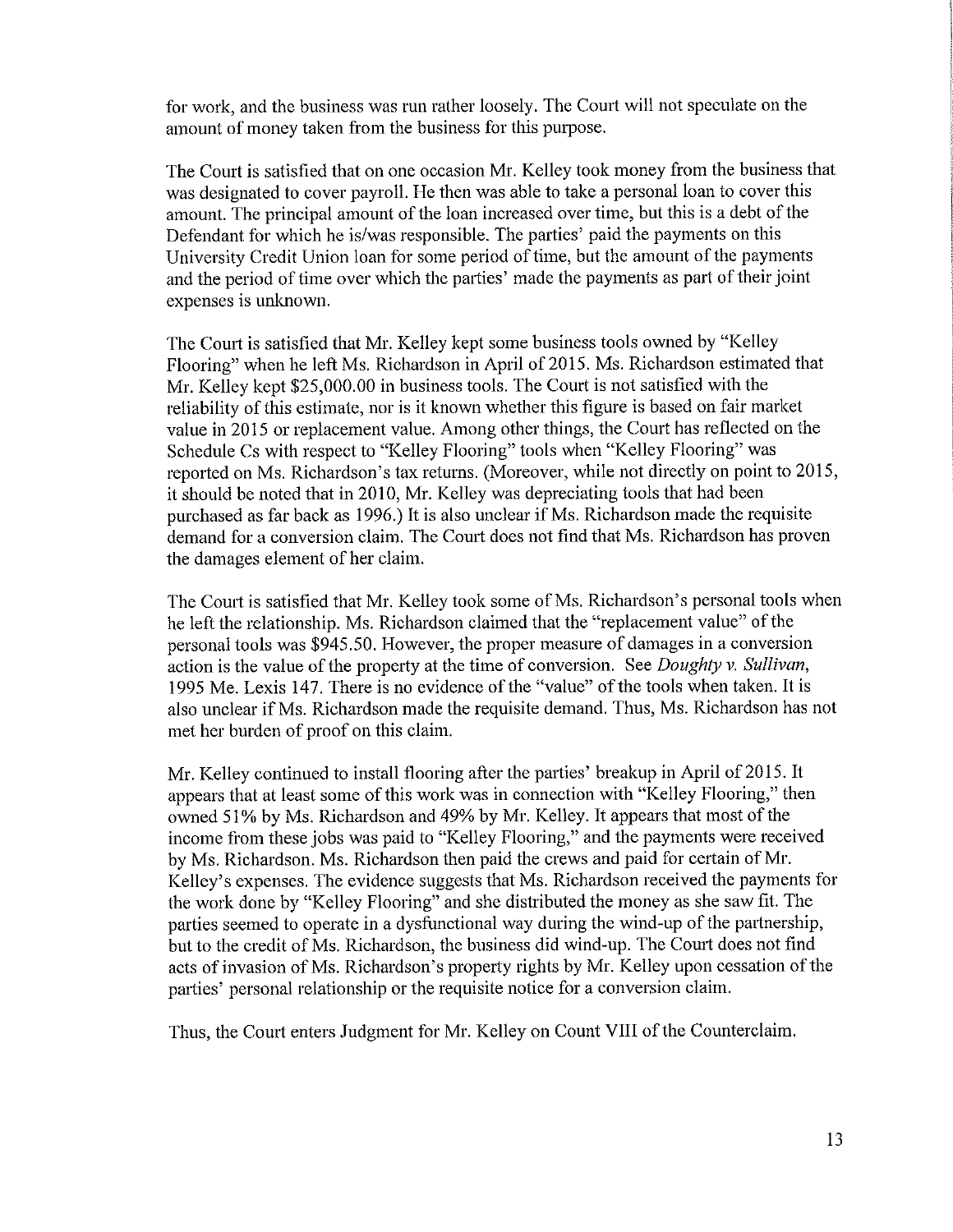## Counterclaim Counts IX and X- Breach of Fiduciary Duty and Breach of Contract

In Count IX, Ms. Richardson alleged that "Defendant owed Plaintiff certain fiduciary duties ...." In Count X of the Counterclaims, Mr. Richardson alleged that: "Plaintiff and Defendant had entered into a contract named the "Partnership Agreement" to which each party owed the other certain obligations, and which required each party to comply with the terms set forth in the Agreement, including, but not limited to, performing according to the roles set forth for each<sup>9</sup>." The Court does not discern any meaningful difference in in Counts IX and X in this case.

Maine law provides that a partner owes the partnership and the other partners a limited duty of loyalty and of due care as set forth in 31 M.R.S. § 1044. The Partnership Agreement in this case does not clarify or limit the duties in any meaningful way, other than specifying that Mr. Kelley's responsibility was "for all installation and contractual decisions" and Ms. Richardson's responsibility was "for the office and finacial (sic) part of the business."

To prevail on a breach of contract claim, the plaintiff must prove: (1) a breach of a material contract term, (2) causation, and (3) damages. *Me. Energy Recovery Co. v. United Steel Structures, Inc.,* 1999 ME 31,  $\P$  7, 724 A.2d 1248. The contract in question is the Partnership Agreement.

As noted above, the Court is satisfied that Mr. Kelley's substance abuse issue interfered to some extent with his work for "Kelley Flooring" for the first few months of 2015. However, given the testimony of Sonny Shaw and the gross receipts for the business, the Court is not satisfied that the business suffered as greatly as Ms. Richardson testified. Again, as noted above, the Court is further satisfied that Mr. Kelley spent some money generated by "Kelley Flooring" to purchase drugs.

Thus, the Court is satisfied that Mr. Kelley breached the Partnership Agreement and breached his fiduciary duties to the Partnership; however, again, the Court is not satisfied that Ms. Richardson has established damages. As noted in connection with the count for conversion, the Court does not accept Ms. Richardson's \$32,000 estimate for the amount of money taken by Mr. Kelley from the Partnership in connection with his substance abuse issues. Additionally, the Court cannot determine from the evidence presented the number of jobs that were affected by Mr. Kelley's substance abuse issues, the dollar amount of the jobs that were affected, or the dollar value of the jobs that "Kelley" Flooring" may not have received due to Mr. Kelley's acts. Moreover, the parties seemed to treat "Kelley Flooring" as an extension of themselves and used the partnership funds and Ms. Richardson's wages to meet their needs, wants, and obligations. It does not appear that either party respected the partnership structure. While Mr. Kelley had a period of time where he contributed less to "Kelley Flooring" then he had before that time, there was no reliable quantification of that reduction. As to the last several weeks of the partnership which began in essence on the day the parties' personal relationship terminated, without Mr. Kelley's labor, "Kelley Flooring" was not a viable entity. While Mr. Kelley (nor Ms. Richardson) dissolved the partnership as required by the Partnership

<sup>&</sup>lt;sup>9</sup> The breach of contract claim does not allege any breach of any alleged promises to repay personal debts.